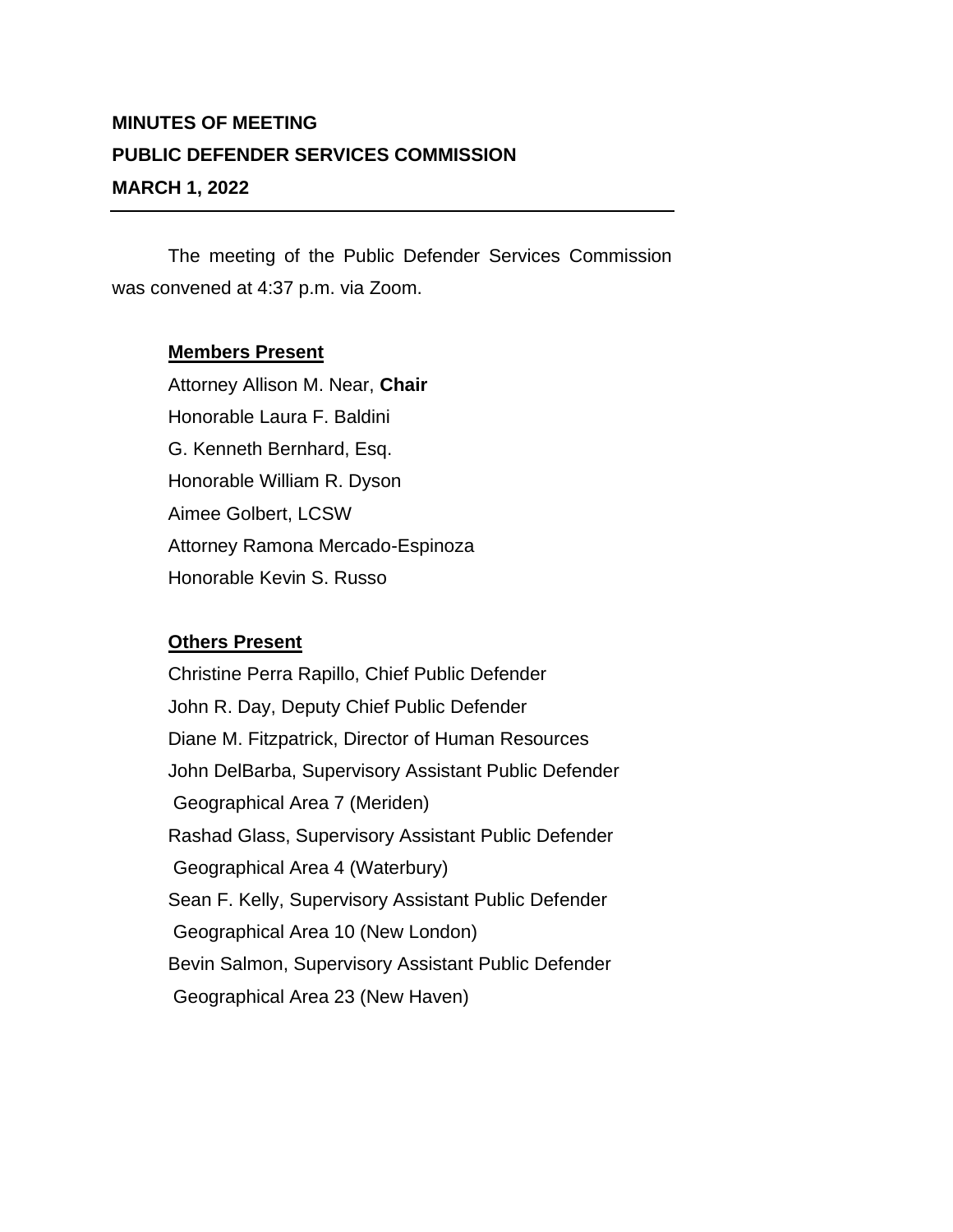Upon motion duly made and seconded, it was VOTED by majority of the Commission to approve the minutes of the February 1, 2022 meeting. APPROVAL OF MINUTES

Upon motion duly made and seconded, it was VOTED by majority of the Commission to approve the minutes of the February 8, 2022 special meeting. APPROVAL OF SPECIAL **MINUTES** 

Upon motion duly made and seconded, it was VOTED by majority of the Commission to go into Executive Session at 4:38 p.m. The reason for convening in Executive Session was in accordance with Section 1-200(6)(A) and Section 1-210(b)(10) of the Connecticut General Statutes. EXECUTIVE SESSION

The Commission came out of Executive Session at 6:07 p.m.

Upon motion duly made and seconded, it was VOTED by majority of the Commission to appoint Attorney Rachel Scotch to the position of Deputy Assistant Public Defender, Geographical Area 7 (Meriden). APPOINTMENT OF ATTY. RACHEL SCOTCH

Upon motion duly made and seconded, it was VOTED by majority of the Commission to appoint Attorney Stephanie Busto to the position of Deputy Assistant Public Defender, Geographical Area 23 (New Haven). APPOINTMENT OF ATTY. STEPHANIE BUSTO

Upon motion duly made and seconded, it was VOTED by majority of the Commission to appoint Attorney Cody A. Layton to the position of Deputy Assistant Public Defender, Geographical Area 10 (New London).

APPOINTMENT OF ATTY.

CODY A. LAYTON

2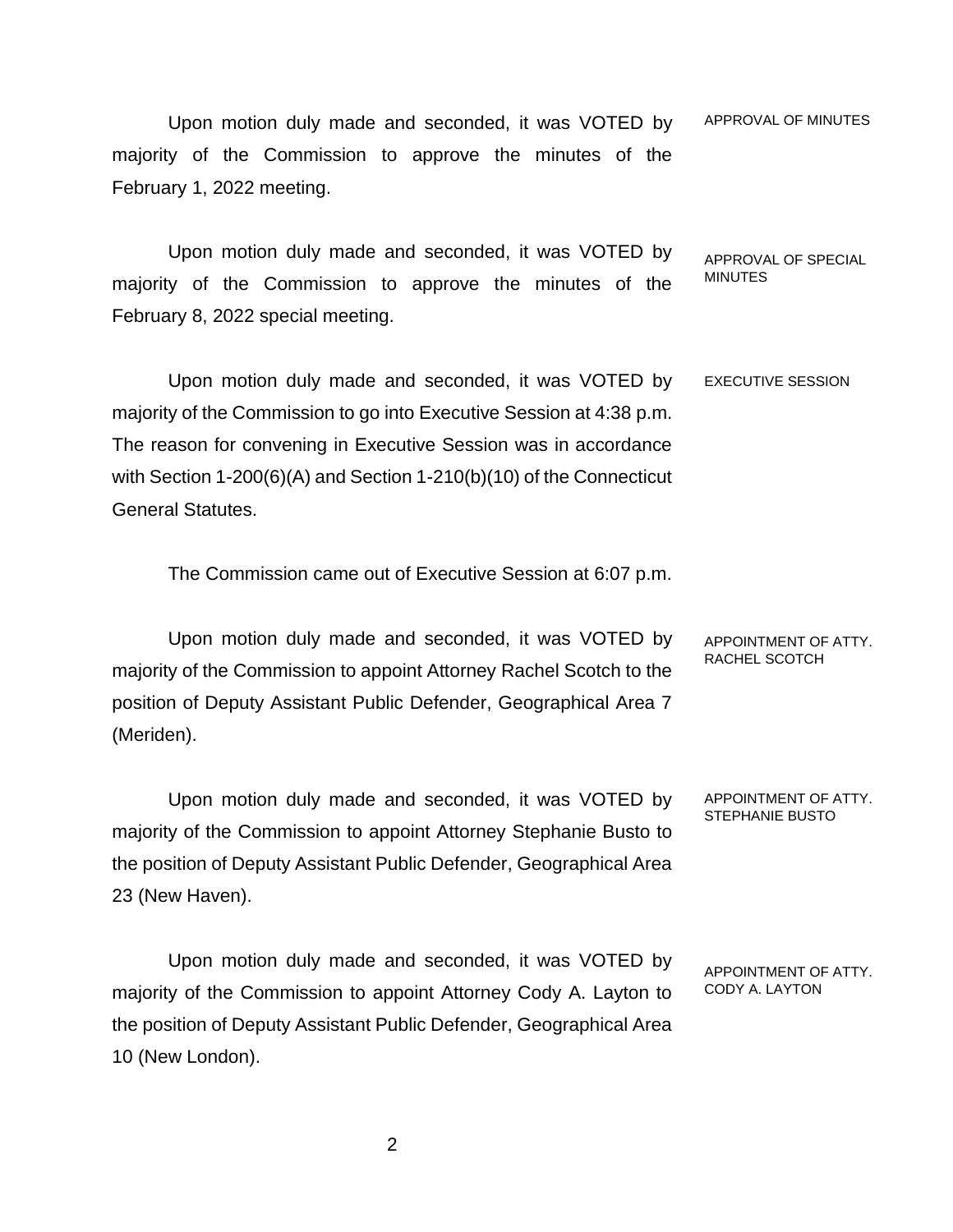Upon motion duly made and seconded, it was VOTED by majority of the Commission to appoint Attorney Evan W. Dorney to the position of Deputy Assistant Public Defender, Geographical Area 4 (Waterbury).

Upon motion duly made and seconded, it was VOTED by majority of the Commission to approve the outside employment request of Senior Assistant Public Defender, Jeffrey P. Magut, Bridgeport Juvenile Matters.

Upon motion duly made and seconded, it was VOTED by majority of the Commission to ratify the appointment of Suzanne Ajeigbe to the position of Public Defender Secretary II, Geographical Area 5 (Derby).

Upon motion duly made and seconded, in accordance with the recommendation of the Chief Public Defender, it was VOTED by majority of the Commission to reappoint the following attorneys to a new four-year term: Assistant Public Defender, Michael Miller, New London Judicial District, expiring on 3/1/2026; and Assistant Public Defender, Richard Stannard, III, Geographical Area 20 (Norwalk), expiring on 3/1/2026.

Upon motion duly made and seconded, in accordance with the recommendation of the Chief Public Defender, it was VOTED by majority of the Commission to grant permanent status to Investigator III, Amy Preiss, Geographical Area 23 (New Haven), upon the successful completion of her probationary period. PERMANENT STATUS

Upon motion duly made and seconded, in accordance with the recommendation of the Chief Public Defender, it was VOTED by PERMANENT STATUS

APPOINTMENT OF ATTY. EVAN W. DORNEY

APPROVAL OF OUTSIDE EMPLOYMENT REQUEST

RATIFICATION OF SUZANNE AJEIGBE

ATTORNEY REAPPOINTMENTS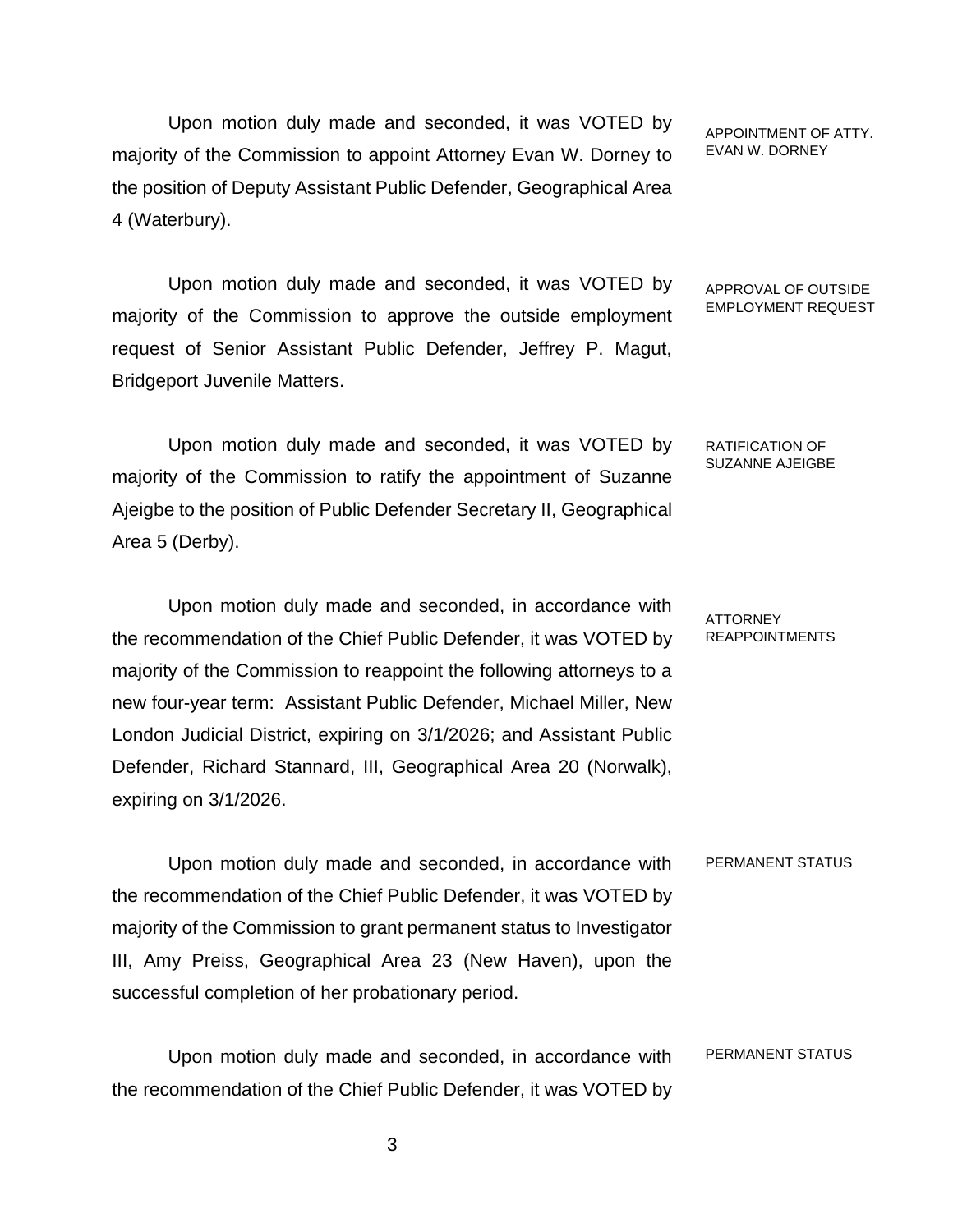majority of the Commission to grant permanent status to Public Defender Administrative Assistant, Audrey Gilzene, Assigned Counsel Unit, Office of Chief Public Defender, Hartford, upon the successful completion of her probationary period.

Upon motion duly made and seconded, in accordance with the recommendation of the Chief Public Defender, it was VOTED by majority of the Commission to grant permanent status to Public Defender, James M. Lamontagne, Danbury Judicial District/ Geographical Area 3, upon the successful completion of his probationary period. PERMANENT STATUS

Upon motion duly made and seconded, in accordance with PERMANENT STATUS the recommendation of the Chief Public Defender, it was VOTED by majority of the Commission to grant permanent status to Public Defender Secretary I, Christine Lang, Geographical Area 4 (Waterbury), upon the successful completion of her probationary period.

Upon motion duly made and seconded, in accordance with PERMANENT STATUS the recommendation of the Chief Public Defender, it was VOTED by majority of the Commission to grant permanent status to Social Worker I, Rachel Sponzo, Windham Judicial District/Geographical Area 11, upon the successful completion of her probationary period.

Upon motion duly made and seconded, it was VOTED by majority of the Commission to table the following Authorizations to Incur Expenses: 3-2022-01; 3-2022-02; and 3-2022-03. TABLING OF EXPENSES

Upon motion duly made and seconded, it was VOTED by majority of the Commission to appoint Attorney John R. Day as APPOINTMENT OF ACTING CHIEF PUBLIC DEFENDER